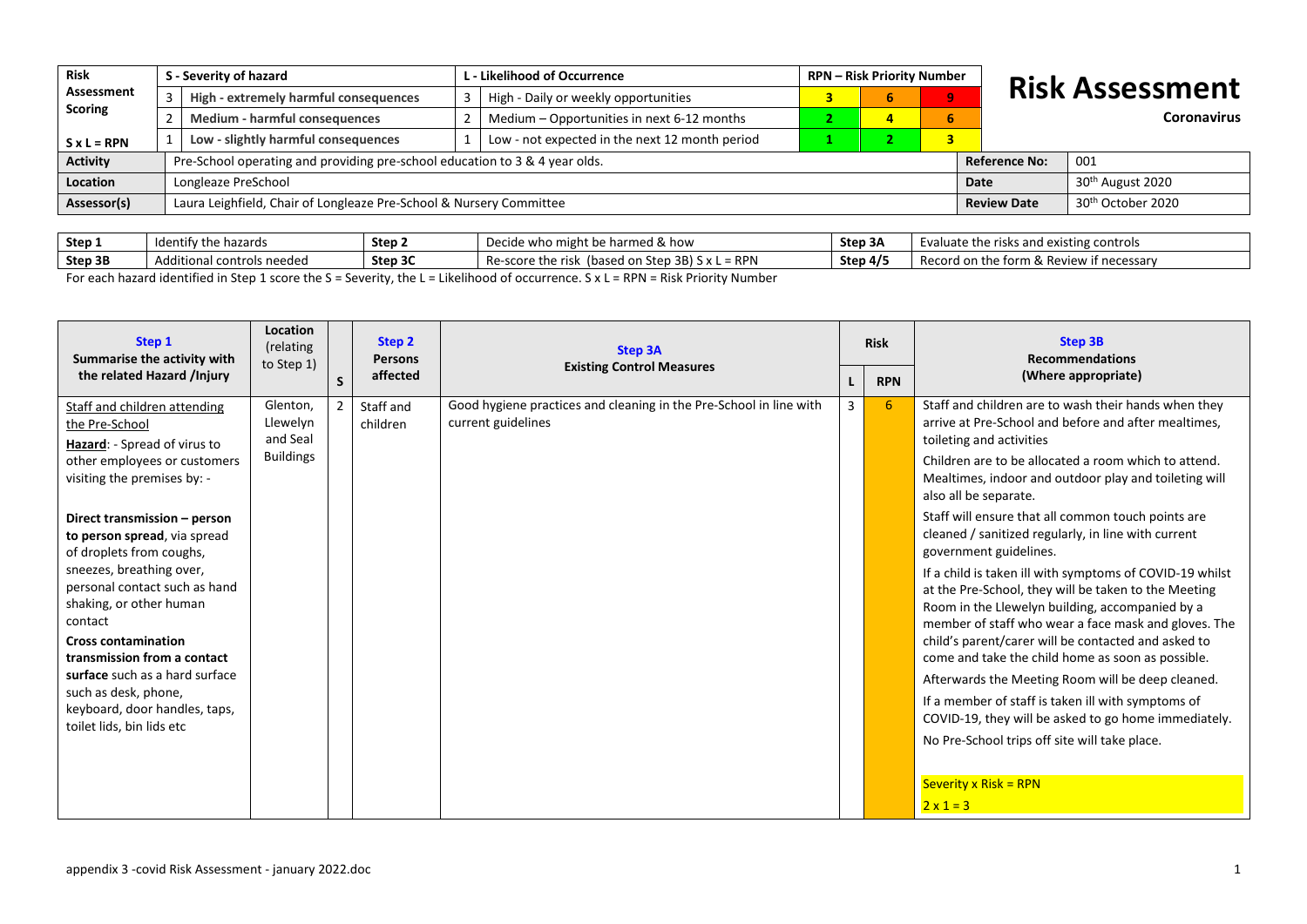| Risk               | S - Severity of hazard                                                      |  | <b>RPN - Risk Priority Number</b><br>. - Likelihood of Occurrence |  |  |  |  |                      |                        |
|--------------------|-----------------------------------------------------------------------------|--|-------------------------------------------------------------------|--|--|--|--|----------------------|------------------------|
| Assessment         | High - extremely harmful consequences                                       |  | 3   High - Daily or weekly opportunities                          |  |  |  |  |                      | <b>Risk Assessment</b> |
| Scoring            | Medium - harmful consequences                                               |  | 2   Medium – Opportunities in next 6-12 months                    |  |  |  |  |                      |                        |
| $S \times L = RPN$ | Low - slightly harmful consequences                                         |  | Low - not expected in the next 12 month period                    |  |  |  |  |                      |                        |
| <b>Activity</b>    | Pre-School operating and providing pre-school education to 3 & 4 year olds. |  |                                                                   |  |  |  |  | <b>Reference No:</b> |                        |

| Step 1<br>Summarise the activity with                                                                                                                                                                                                                                                                          | Location<br>(relating<br>to Step 1)                  |    | Step 2<br><b>Persons</b> | <b>Step 3A</b>                                                                                                                                 |   | <b>Risk</b> | <b>Step 3B</b><br><b>Recommendations</b>                                                                                                                                                                                                                                                                                                                                                                                                                                                                                                                            |  |  |
|----------------------------------------------------------------------------------------------------------------------------------------------------------------------------------------------------------------------------------------------------------------------------------------------------------------|------------------------------------------------------|----|--------------------------|------------------------------------------------------------------------------------------------------------------------------------------------|---|-------------|---------------------------------------------------------------------------------------------------------------------------------------------------------------------------------------------------------------------------------------------------------------------------------------------------------------------------------------------------------------------------------------------------------------------------------------------------------------------------------------------------------------------------------------------------------------------|--|--|
| the related Hazard /Injury                                                                                                                                                                                                                                                                                     |                                                      | S. | affected                 | <b>Existing Control Measures</b>                                                                                                               |   | <b>RPN</b>  | (Where appropriate)                                                                                                                                                                                                                                                                                                                                                                                                                                                                                                                                                 |  |  |
| Visitors to Site<br>Hazard: - Spread of virus to<br>other employees or customers<br>visiting the premises by: -<br>Direct transmission - person<br>to person spread, via spread<br>of droplets from coughs,<br>sneezes, breathing over,<br>personal contact such as hand<br>shaking, or other human<br>contact | Glenton,<br>Llewelyn<br>and Seal<br><b>Buildings</b> |    | Staff and<br>children    | Visitors are asked to sign in at the office.<br>Visitors are always accompanied and are expected to abide by the<br>policies of the Pre-School | 3 | 6           | Visitors will be asked to sign in at the gate and will only<br>be allowed the access the areas that are absolutely<br>necessary.<br>All essential maintenance work will be undertaken<br>outside of Pre-School operating hours, with the<br>workmen adhering social distancing and hygiene<br>guidelines.<br>Parents will be asked to remain outside the school<br>gates and queue at the 2m markers to meet social<br>distancing requirements.<br>Children in Llewelyn will be dropped off and picked up<br>5 mins earlier than those in Seal and Glenton to allow |  |  |
| <b>Cross contamination</b><br>transmission from a contact<br>surface such as a hard surface<br>such as desk, phone,<br>keyboard, door handles, taps,<br>toilet lids, bin lids etc                                                                                                                              |                                                      |    |                          |                                                                                                                                                |   |             | for adequate social distancing to take place by parent.<br>Children will be greeted at the gate by a member of<br>staff from their classroom, at this point the parents will<br>be asked to say goodbye to their child and the child will<br>go into their classroom.<br>Severity x Risk = $RPN$<br>$2x1=3$                                                                                                                                                                                                                                                         |  |  |

Agreed by the Committee of Longleaze Pre-School and Nursery at the AGM dated December 2021.

Signed by the Chairperson on behalf of the Committee…………………………………………………………………………

To be reviewed at the next AGM in November 2022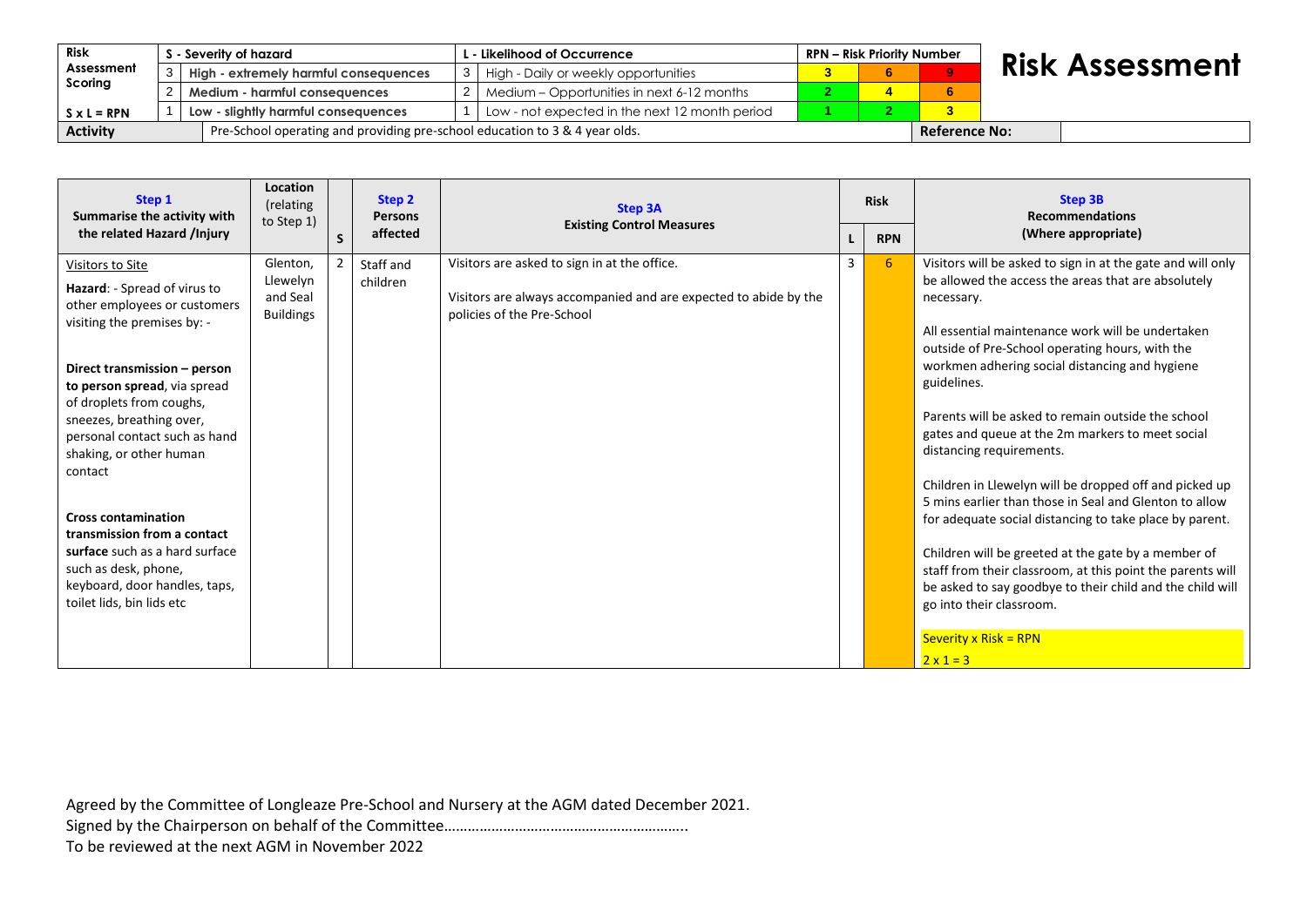| Risk               |                                       | S - Severity of hazard              |                                                                             | . - Likelihood of Occurrence                   |  | <b>RPN – Risk Priority Number</b> |  |  | <b>Risk Assessment</b> |                      |
|--------------------|---------------------------------------|-------------------------------------|-----------------------------------------------------------------------------|------------------------------------------------|--|-----------------------------------|--|--|------------------------|----------------------|
| Assessment         | High - extremely harmful consequences |                                     | High - Daily or weekly opportunities                                        |                                                |  |                                   |  |  |                        |                      |
| Scoring            |                                       | Medium - harmful consequences       |                                                                             | Medium – Opportunities in next 6-12 months     |  |                                   |  |  |                        |                      |
| $S \times L = RPN$ |                                       | Low - slightly harmful consequences |                                                                             | Low - not expected in the next 12 month period |  |                                   |  |  |                        |                      |
| <b>Activity</b>    |                                       |                                     | Pre-School operating and providing pre-school education to 3 & 4 year olds. |                                                |  |                                   |  |  |                        | <b>Reference No:</b> |

| Step 1<br>Summarise the activity with                                                                                                                                                                                                                                                                                                                                                                                                                                                                                                       | Location<br>(relating<br>to Step 1)                  |              | Step 2<br><b>Persons</b> | <b>Step 3A</b>                                                                                                                          |              | <b>Risk</b> | <b>Step 3B</b><br><b>Recommendations</b>                                                                                                                                                                                                                                                                                                                                                                      |  |  |
|---------------------------------------------------------------------------------------------------------------------------------------------------------------------------------------------------------------------------------------------------------------------------------------------------------------------------------------------------------------------------------------------------------------------------------------------------------------------------------------------------------------------------------------------|------------------------------------------------------|--------------|--------------------------|-----------------------------------------------------------------------------------------------------------------------------------------|--------------|-------------|---------------------------------------------------------------------------------------------------------------------------------------------------------------------------------------------------------------------------------------------------------------------------------------------------------------------------------------------------------------------------------------------------------------|--|--|
| the related Hazard /Injury                                                                                                                                                                                                                                                                                                                                                                                                                                                                                                                  |                                                      | <sub>S</sub> | affected                 | <b>Existing Control Measures</b>                                                                                                        |              | <b>RPN</b>  | (Where appropriate)                                                                                                                                                                                                                                                                                                                                                                                           |  |  |
| Pupil numbers and room sizes<br>impede social distancing<br>Hazard: - Spread of virus to<br>other employees or customers<br>visiting the premises by: -<br>Direct transmission - person<br>to person spread, via spread<br>of droplets from coughs,<br>sneezes, breathing over,<br>personal contact such as hand<br>shaking, or other human<br>contact<br><b>Cross contamination</b><br>transmission from a contact<br>surface such as a hard surface<br>such as desk, phone,<br>keyboard, door handles, taps,<br>toilet lids, bin lids etc | Glenton,<br>Llewelyn<br>and Seal<br><b>Buildings</b> |              | Staff and<br>children    | Where practical reduce number of children in the classroom to<br>enable social distancing. DofE advise no more than 15 per<br>classroom | $\mathbf{3}$ | 6           | Classes will be no more than 12<br>Excess furniture has been removed to increase space<br>Children are to sit at the same desk throughout the day,<br>when using desks, this includes lunchtime and snack<br>time.<br>Outdoor play is to be encouraged to extend the range<br>of teaching spaces available<br>Only one child is to go to the toilet at a time.<br>Severity x Risk = $RPN$<br>$2 \times 1 = 3$ |  |  |

Agreed by the Committee of Longleaze Pre-School and Nursery at the AGM dated December 2021.

Signed by the Chairperson on behalf of the Committee…………………………………………………………………………

To be reviewed at the next AGM in November 2022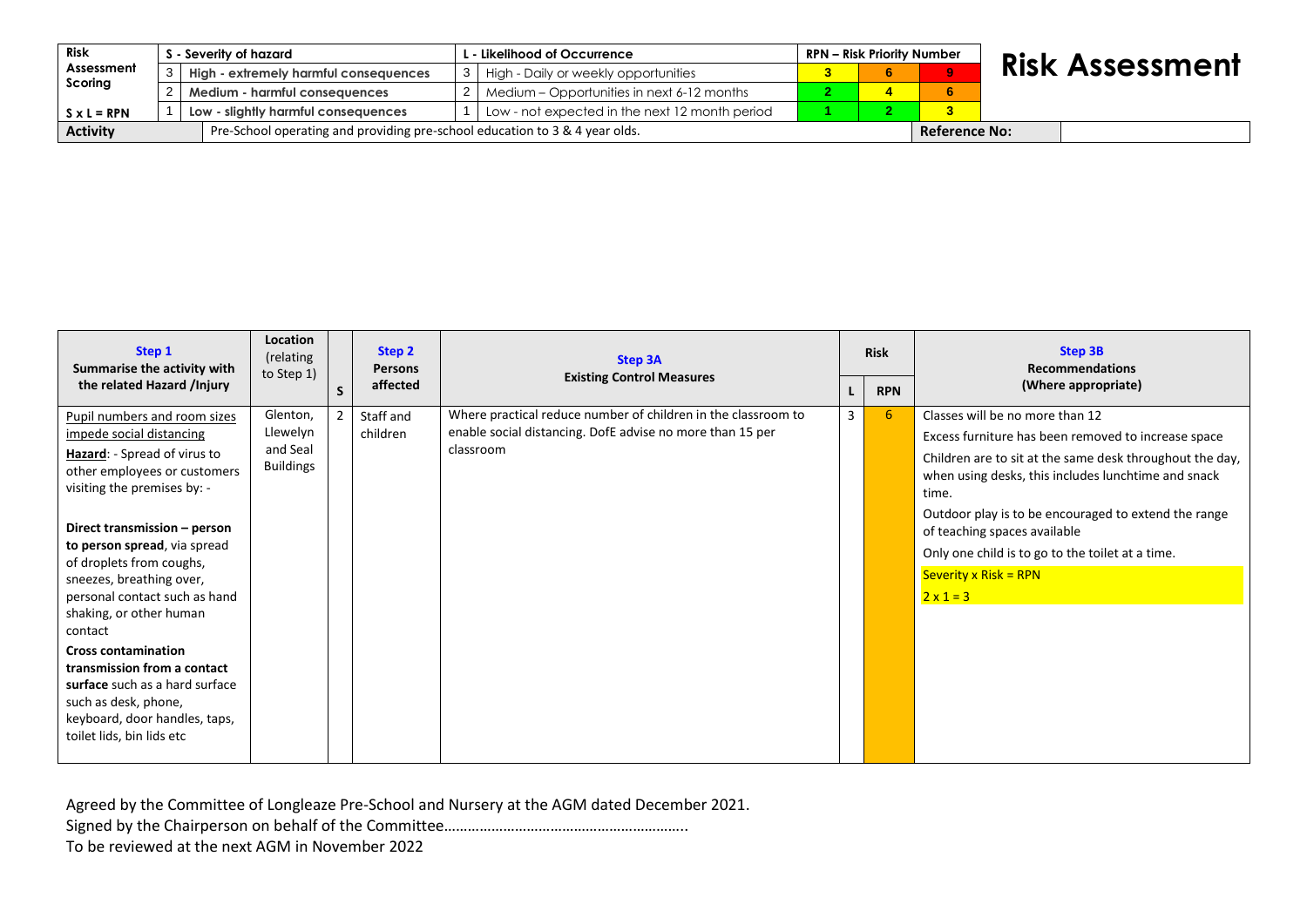| Risk               |                                       | - Severity of hazard                                                        |  | L - Likelihood of Occurrence .                 |  |  | RPN – Risk Priority Number |                      |                        |
|--------------------|---------------------------------------|-----------------------------------------------------------------------------|--|------------------------------------------------|--|--|----------------------------|----------------------|------------------------|
| Assessment         | High - extremely harmful consequences |                                                                             |  | High - Daily or weekly opportunities           |  |  |                            |                      | <b>Risk Assessment</b> |
| Scoring            |                                       | Medium - harmful consequences                                               |  | Medium – Opportunities in next 6-12 months     |  |  |                            |                      |                        |
| $S \times L = RPN$ |                                       | Low - slightly harmful consequences                                         |  | Low - not expected in the next 12 month period |  |  |                            |                      |                        |
| <b>Activity</b>    |                                       | Pre-School operating and providing pre-school education to 3 & 4 year olds. |  |                                                |  |  |                            | <b>Reference No:</b> |                        |

| Step 1<br>Summarise the activity with                                                                                                                                             | Location<br>(relating<br>to Step 1)                  |    | Step 2<br><b>Persons</b> | <b>Step 3A</b><br><b>Existing Control Measures</b>                                                                                                                                              |   | <b>Risk</b> | <b>Step 3B</b><br><b>Recommendations</b>                                                                                                                                                                                                           |  |
|-----------------------------------------------------------------------------------------------------------------------------------------------------------------------------------|------------------------------------------------------|----|--------------------------|-------------------------------------------------------------------------------------------------------------------------------------------------------------------------------------------------|---|-------------|----------------------------------------------------------------------------------------------------------------------------------------------------------------------------------------------------------------------------------------------------|--|
| the related Hazard /Injury                                                                                                                                                        |                                                      | S. | affected                 |                                                                                                                                                                                                 |   | <b>RPN</b>  | (Where appropriate)                                                                                                                                                                                                                                |  |
| Outdoor Play<br>Hazard: - Spread of virus to<br>other employees or customers<br>visiting the premises by: -<br>Direct transmission - person                                       | Glenton,<br>Llewelyn<br>and Seal<br><b>Buildings</b> |    | Staff and<br>children    | All of the usual precautions are to be taken whilst children are<br>playing outside, including application of sun cream, wearing of<br>hats, playing in shaded or covered areas where possible. | 3 | 6           | Children are to play in the outdoor space allocated to<br>their building. Classes will no longer be able to mix with<br>each other during outdoor play.<br>Outdoor toys that are used will be cleaned in between<br>use<br>Severity $x$ Risk = RPN |  |
| to person spread, via spread<br>of droplets from coughs,<br>sneezes, breathing over,<br>personal contact such as hand<br>shaking, or other human<br>contact                       |                                                      |    |                          |                                                                                                                                                                                                 |   |             | $2 \times 1 = 3$                                                                                                                                                                                                                                   |  |
| <b>Cross contamination</b><br>transmission from a contact<br>surface such as a hard surface<br>such as desk, phone,<br>keyboard, door handles, taps,<br>toilet lids, bin lids etc |                                                      |    |                          |                                                                                                                                                                                                 |   |             |                                                                                                                                                                                                                                                    |  |

Agreed by the Committee of Longleaze Pre-School and Nursery at the AGM dated December 2021.

Signed by the Chairperson on behalf of the Committee…………………………………………………………………………

To be reviewed at the next AGM in November 2022